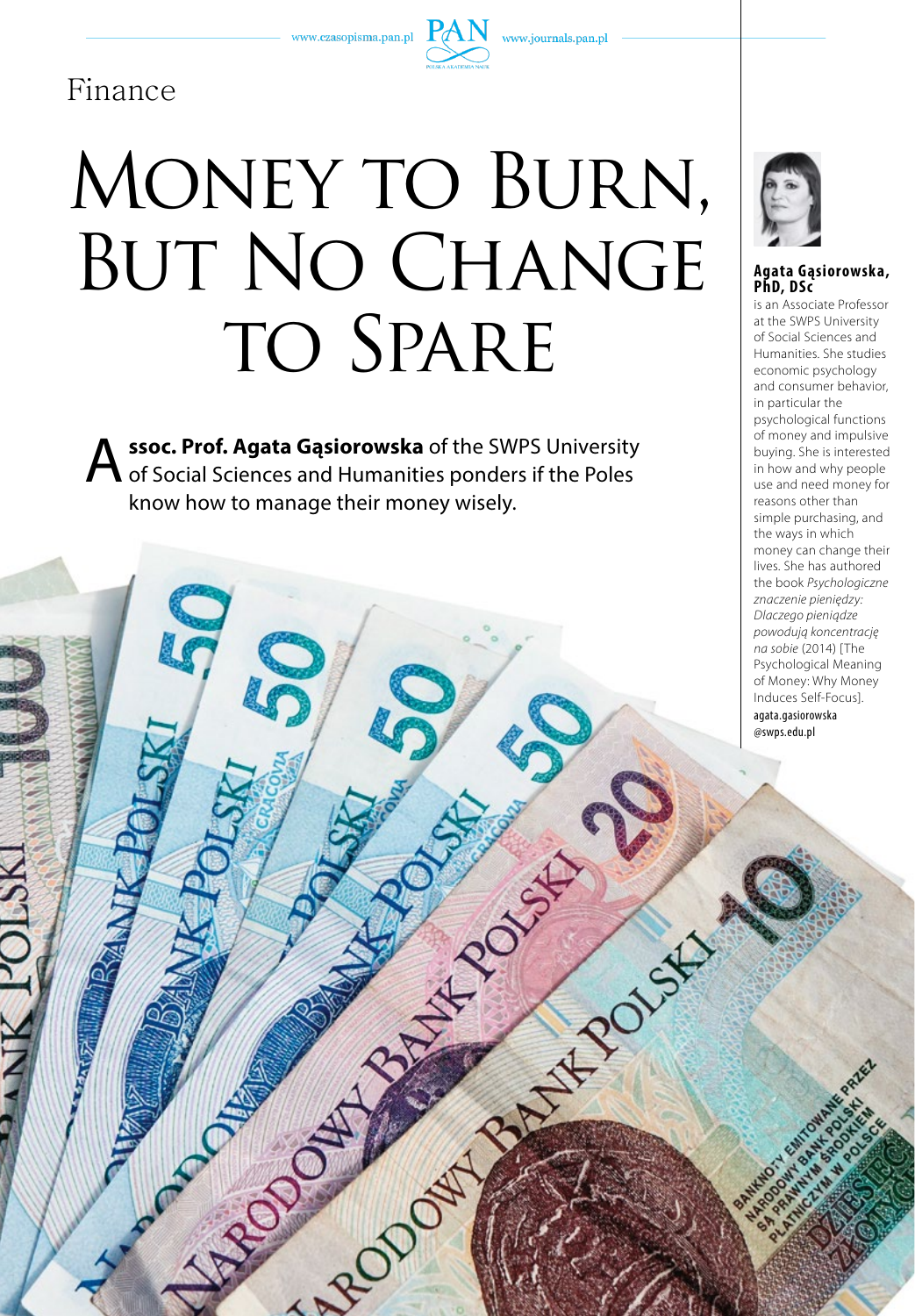

ACADEMIA: Is there such a thing as the typical Polish consumer?

AGATA GĄSIOROWSKA: That's a generalizing question, and that's why it's very difficult to answer it. As the saying goes, if one of my neighbors beats his wife every day and another one never beats his, then statistically each of them beats his wife every other day. That's why it's impossible to answer such a question in a sensible way. It is nonetheless possible to say what distinguishes us Poles from other European nations: as consumers, we are more "economical" than focused on the image of a product or a brand. In other words, many Poles continue to be guided in their choices by price, and when they pay attention to the relationship between price and quality, they do so not to pay extra because of the brand or quality but because they're frugal with money. For example, they search for bargains and buy things on special offers and in sales.

#### **Are we good at that?**

We are relatively good at doing everyday shopping. We spend most of our money on such purchases, as opposed to large, exceptional expenditures.

#### **What are we not good at?**

Saving money so as to have a financial cushion. However, that problem is not limited to Poland – the scale of difficulty, or rather the reluctance to save, is about the same in Poland and in such countries as the United States. There's practically no savings culture in the whole of Western Europe, or what we call the Western world of consumption. The Koreans and the Chinese, on the other hand, are quite good at saving.



#### **Why?**

First of all, we Poles are quite firmly convinced that if you want to save money, you need to have money. But that is not true: financial resources are not crucial for savings. If you want to save money, you need to get into the savings habit. It doesn't matter if you put aside 5, 50 or 500 zlotys every month. What's important is that you do so regularly. Secondly, we have different attitudes to money than people in the countries of the Far East. The Asians see money as something neutral, they're not ashamed to talk about it. It's natural to them that money is a certain determinant of a person's life, but it is not understood through the prism of Western materialism, which holds that "if you're rich, you're better than those who are poor." They naturally compare people in the context of money. For example, they have no problem telling others how much they earn, but they don't attach such emotional importance to money as we do. Also, financial education in those countries is definitely better than in Poland. As a result of all these things, the Asians from the Far East understand better than us that saving is not a matter of wealth.

#### **Do Poles rarely open savings accounts?**

Even if they did so often, it would be nothing to cheer about. In principle, savings accounts are one of the worst ways of saving. With such low interest rates, they don't differ much from stashing money away under the mattress. You can save money in this way in the short run by putting aside small amounts for a year to save up for a vacation. Saving that makes sense in the long run, for example saving up for retirement or a house, means not only putting money aside but also ensuring it will grow. Stashing money away, regardless of whether at home or in a bank, will not translate into future profits.

#### **What will, then?**

Investing money, which means taking advantage of different financial instruments. However, the Poles, and not only the Poles, have a considerable problem as consumers in financial markets. Every year, the Kronenberg Foundation studies how the Poles cope with savings and finance in the broad sense and what attitudes they have to those issues. These surveys show that over the past 10 years the number of the Poles who declare that they are guided by their own knowledge, or more precisely intuition, when making savings and investment decisions has dropped substantially, while the share of those who report that they use information materials and consult advice from financial institutions has surged to 40-50%.

#### **That's probably good.**

But when the respondents are asked who they trust when it comes to savings and investment decisions, it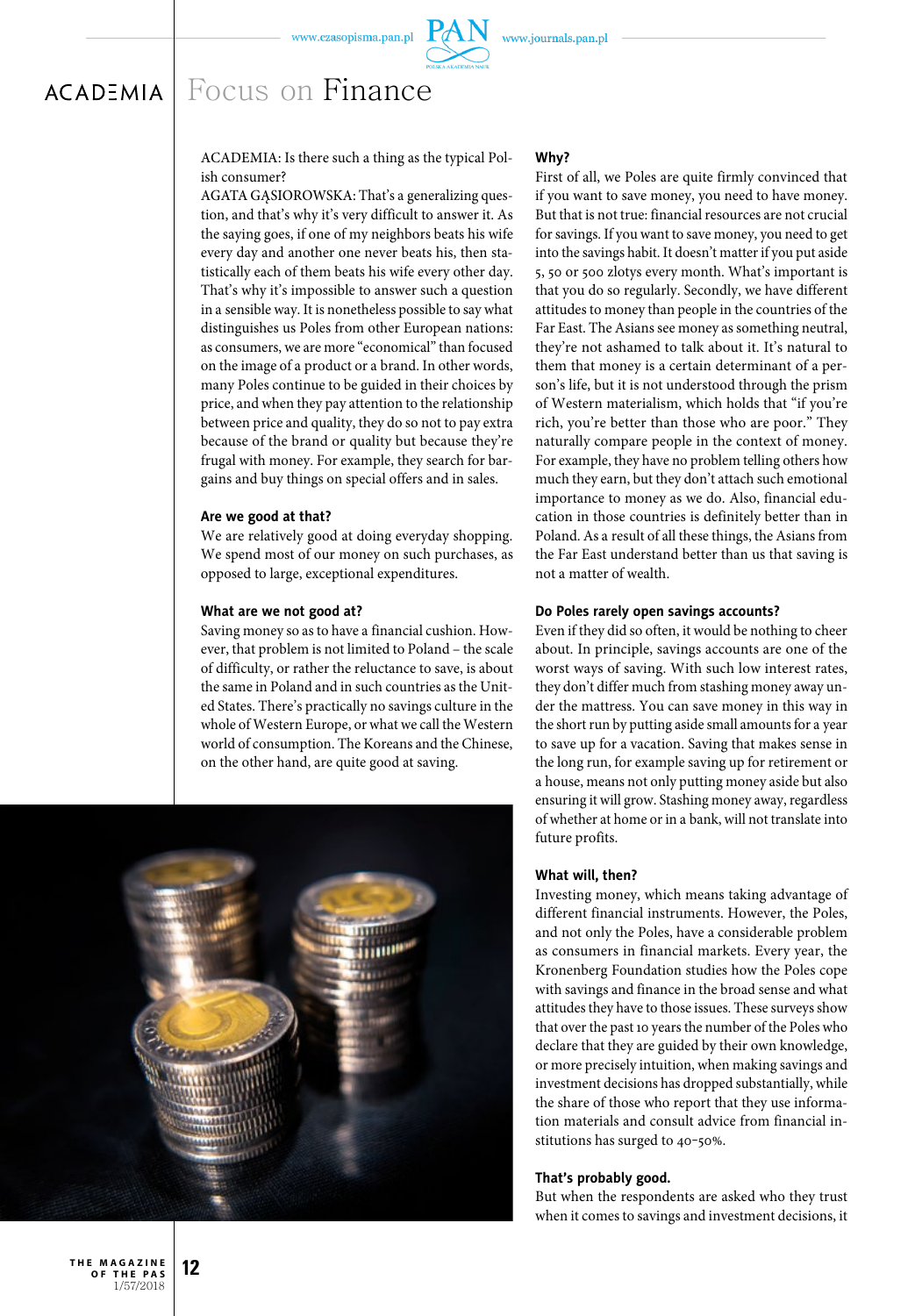www.czasopisma.pan.pl

PR OF. A GATA GASIOROWSKA

turns out that nothing has changed in this respect. The Poles trust either themselves or no one. Unfortunately, the situation is disastrous, because they know very little about finance. I mean not only more complicated instruments or phenomena but also elementary issues. Many Poles are unable to explain the concept of inflation, they can't tell the difference between credit cards and debit cards, they don't understand the state-ordained circulation of money, which means that they don't know what happens to the taxes we pay. They resort to such platitudes as "health care is financed from the taxes we pay," but they essentially don't understand what that really means. As a society, we Poles know very little about finance, and they say that they draw upon the knowledge of other people, for example those who work in financial institutions, but they don't trust them, because they only trust themselves. In this way, we reach a contradiction in terms of the possibility of arriving at rational decisions regarding money management.

#### **Maybe we don't trust financial consultants, because we don't understand them.**

Indeed, Poland is generally characterized by a low level of public trust compared with other nations in Europe. I mean the trust that we Poles have in one another, in their neighbors, in institutions, in the system, and in the government. It therefore comes as no surprise that we don't trust financial institutions, especially in the context of how little they know about the economy and the information that they receive from the media. When the so-called "Swiss franc crisis" broke out in the real estate market, we were told that banks had been treacherous and evil, deceiving people by pushing them to take out loans in Swiss francs, which those people certainly didn't really want. But are we sure that they didn't actually want those loans? Let's try to think about what could have happened using medicine as an example. Let's imagine a typical Pole who feels under the weather and is convinced that he is sick. He goes to the doctor, and the doctor tells him that he's fine. What will a Pole say to that?

#### **It's preposterous. The doctor doesn't know anything.**

Exactly. After that, he will most probably search long enough and find a doctor who will tell him he is sick, prescribe him meds, and, most preferably, refer him for an fMRI and a CT scan. And that will be a good doctor. If the Poles go to a financial consultant and say they want to take out a loan, then a loan is what they want, period. If the consultant advises them against it, because their financial situation is not good enough, they will probably look for another consultant who will tell them what they expect to hear, which is: "No problem, you can take out a loan, preferably a large one to have enough money for a large apartment." Prof. Tomasz Zaleśkiewicz and I have been studying

this phenomenon for several years. We have observed it both among the Poles and among the Americans. We call it the confirmation effect. It means that people are more likely to perceive as competent only those consultants who tell them what they want to hear.

# **With that knowledge, it's even more difficult to trust the advice of specialists, who are surely aware of this effect, too.**

I'm not trying to say that all consultants are always competent and honest or that all consultants always want to mislead us to profit from that. I rather want to say that people generally overrate the importance of information that is consistent with their own opinions and expectations. When someone discredits their views, they don't treat this as advice but as an *ad per-*

Poles trust either themselves or no one. Unfortunately, the situation is disastrous, because our society knows very little about finance.

*sonam* remark. If the consultant suggests certain behavior, and the client doesn't trust the consultant but is financially illiterate, the client will do whatever he or she wants, anyway. In our eyes, a consultant's role is to affirm that we've made the right decision. Getting back to the Swiss franc loans, many people, even if they had been informed about the potential foreign exchange risk, would have probably ignored it as inconsistent with their conviction that if the Swiss franc's exchange rate was so low, it would always remain low. And even if anything changed, they would think about that later.

#### **Do you mean the famous Polish attitude of "***jakoś to będzie***" – things will work out, one way or another?**

Yes. What poses an additional problem is that this attitude does not really mean "should something happen, I know I'll manage." It's more the approach of a threeyear-old who puts a pillow over his head when something goes wrong and thinks he is not there anymore, so the problem has disappeared, too. For example, that's what many debtors do: when payment reminders are sent, they don't check their mailbox, they don't answer their phone, they pretend they're not at home. They don't confront the situation.

**You've mentioned education. Let's talk about that.** Unfortunately, many people believe that economic education should be provided by schools. But six-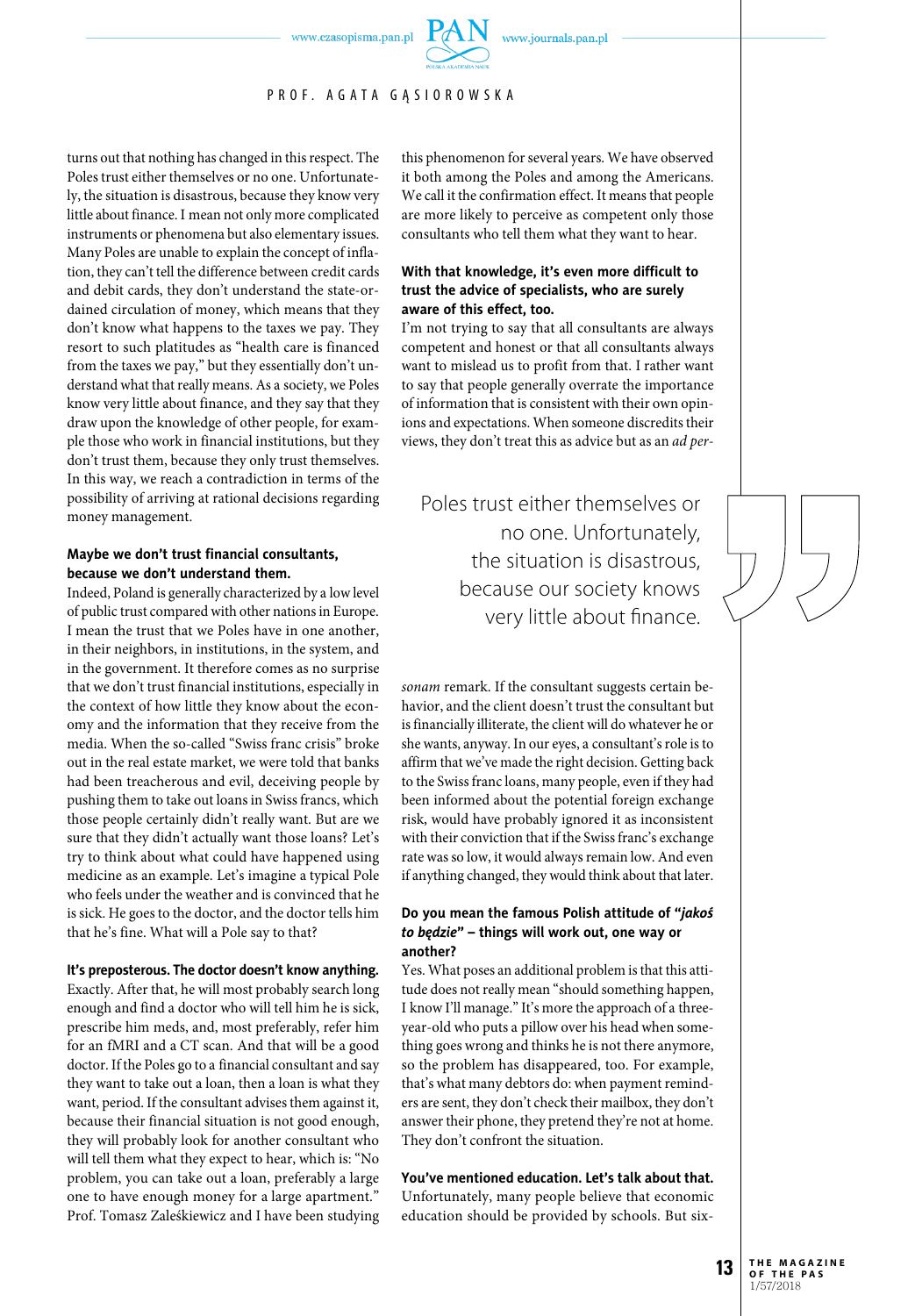

#### Focus on Finance $ACAD<sup>2</sup>MIA$

and seven-year-olds are, in certain aspects, somewhat too old to start learning about good economic behaviors. There's much to indicate that children as young as four are mature enough to learn certain economic habits, for example saving money. Parents don't teach them that, because they think that children will be harmed, they will be materialistic and overly focused on money. However, there's a flip side: teaching kids that if they save, they will have money is something completely different than convincing them that money will change their lives. In addition, adults believe that it's enough to tell children: "you need to save money." But parents won't achieve anything if they spend money mindlessly, argue over it, and tell their kids "we can't buy you this, because we don't have enough money," which implies that if they had the money, they would buy their children anything.

How should we cope with the discord between two attitudes: "money doesn't buy happiness" and "if you are poor, it means you're stupid"?

#### **What should they say, then?**

"We can't buy you this toy, because you already have so many toys that you don't need another one." That's a rational explanation, unlike the one-size-fits-all answer "we don't have the money." That's also where another problem emerges, namely the question of how educated adult Poles are. People aged 40 and above currently make up the most affluent generation. They entered the job market back in the 1990s, and they struck gold. Consequently, today's 40- and 50-yearolds are often people who are financially successful to a large extent, have a stable financial situation, and so on. On the other hand, many of them can't manage their money, and they will have some money left at the end of the month only because they haven't managed to spend everything. They don't think about how much money they will need when they retire to maintain a similar standard of living. In this context, I liked the advertising campaign launched by one bank. It featured a young, up-and-coming professional who said to himself: "I'll think about that later." But when he stopped working, he was left with half of a car, half of a house, half of a beach chair, and so on. That's a good way of educating adults. Just like children, they don't like to be lectured, so education with a touch of humor may prove effective.

#### **That may be because of the Polish People's Republic…**

No! People who are now in their forties barely remember the communist era. For example, I only have certain memories of it, for instance my mom giving me a glass bottle and sending me off to get milk, but I finished university and started working in 1998, already ten years after the transformation. We were raised as children in the Polish People's Republic, but we learned to be adults and to work in a different era. I would not overestimate the impact of communism on the behavior of today's 40-year-olds.

# **But the holdovers from that era do include a certain mistrust of the state, institutions, and other people. Apart from that, barely anyone knew how to manage money for those 44 years, because there wasn't too much of it. Doesn't that matter?**

We can't answer this question. If we wanted to, we would have to have a communist-Poland and a non-communist Poland. We might say, contrarily, that maybe we should blame not the Polish People's Republic but the earlier partitions and serfdom. And the 18th-centry nobles, who followed the principle "*zastaw się, a postaw się*" (spare no expense to impress others), so they managed their money in a completely irrational way. I could also hazard the claim that the problems that the Poles have are related to the Catholic religion. What stance does Protestantism take to hard work, frugality, and wealth in Protestantism? An unambiguously positive stance. But if we explore the Catholic perception of money, we will find out that it is easier for a camel to go through the eye of a needle than for a rich man to enter the kingdom of God – that's from the Gospel of Matthew. That creates considerable discord. The question is not whether we are a society of believers or non-believers but in what traditions we are raised. We should be modest, we shouldn't flaunt our wealth, and those who are rich are definitely thieves. But on the other hand, we say that if people are poor, that means they are losers. We lack positive words linked to either wealth or the lack of it.

# **And we have the comforting saying "money doesn't buy happiness." However, the Poles constantly aspire to have more money, for example by surrounding themselves at any price with objects meant to evidence their high social status.**

That's the discord I mentioned. On the one hand, we've been raised to believe that we must not be guided by wealth as a value in our lives. On the other hand, we suddenly woke up one day in 1989, in what was a completely new reality. We've been literally snowed under with values upon which we can build our lives, but they contradict the ones that were followed ear